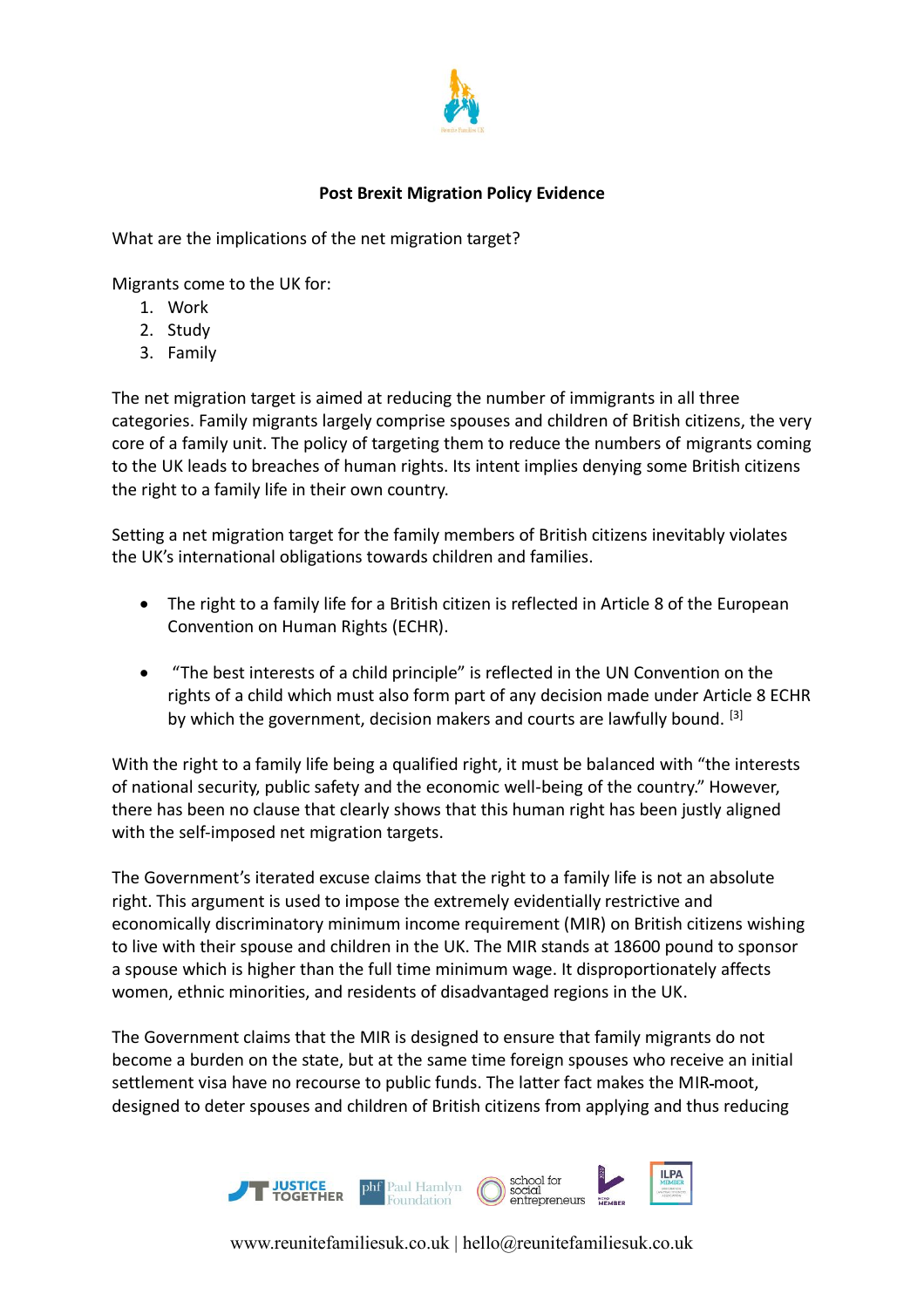

the number of family migrants. In fact, the MIR often forces female British spouses of foreign men to rely on benefits as they effectively become single mothers in the UK, unable to reunite with their spouse abroad. If their partner was allowed to come to the UK, the foreign partner or British mother would be able to work thus the household being ineligible for benefits. In this way the net migration target becomes a primer which increases dependence on public funds for a British spouse with a foreign partner and young children.

Other than having an incentive to drive the families of British citizens out by imposing the net migration targets on them, the government also has a perverse incentive to drive out British citizens themselves as British citizens are also included in the net migration statistics. The government openly encourages British families to explore other options of exercising the right to a family life, including moving abroad. During the parliamentary debate regarding the new rules initiated by Theresa May on June 19<sup>th</sup>, 2012, she, as a Home Secretary clearly demonstrated this position when given an example of a couple who did not meet the MIR "if there is no evidence of any insurmountable obstacles to their continuing their family life together overseas, we would expect them to do so."  $[1]$ 

This statement intends that the British partner, when entering a familial relationship with a foreign partner, should not assume to be able to continue their family life in the country of their citizenship. It intends that if they do not meet the requirements then they should either leave the country of their citizenship or continue their life in UK but separated from their family. This forces upon them a choice of residency in the country of their birth or life with their family. In this way the Government is acting not in the best interests of its citizen, but its opposite, effectively stating that British citizens should not expect to continue or further establish their lives in Britain, that their rights as British citizens will not be upheld and their citizenship determined by whom they have a family with.

To expect British citizens to move to a foreign country to satisfy a migration target set by the UK Government places an expectation on the foreign state which is not reciprocated by the UK.

This should be made a reciprocal arrangement with options to settle in either partners country with a minimum of disruption to family life.

The British partner may have lived or continues to live in their partner's country, or a third party country, but may need to return to Britain to continue life in the country of their birth and citizenship for many reasons. They are likely to have deep multi-generational familial connections to UK, their 'extended family' of parents, siblings, grandparents, nieces, nephews, uncles, aunts, cousins etc. They have well established knowledge of life in UK, its processes, its law, its culture and practices and due to their long established familial ties to their country, their 'Britishness' will also provide work and business opportunities in the UK that will not be available overseas. Britain may provide a safer, more secure and stable environment compared to the partner's country, or better options for healthcare, education, and women's rights, children's rights, and human rights in general. The British partner might



www.reunitefamiliesuk.co.uk | hello@reunitefamiliesuk.co.uk